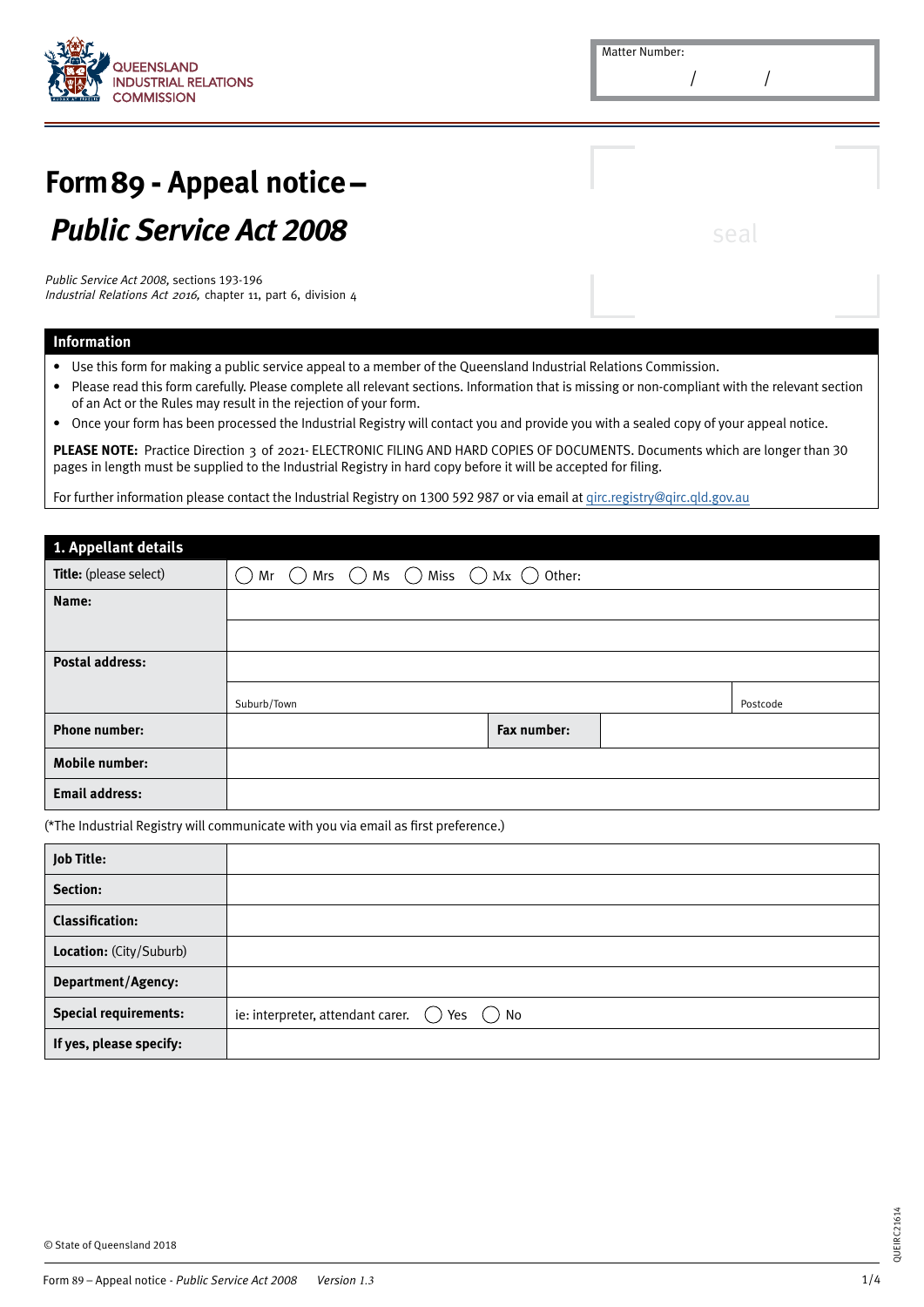| Part A - Appeal against a promotion<br>Please note: You are only required to complete Part A & Part C if appealing a promotion decision.                                                                                            |                                                                                                                                          |  |  |  |
|-------------------------------------------------------------------------------------------------------------------------------------------------------------------------------------------------------------------------------------|------------------------------------------------------------------------------------------------------------------------------------------|--|--|--|
| Appeal entitlement checklist                                                                                                                                                                                                        |                                                                                                                                          |  |  |  |
|                                                                                                                                                                                                                                     | I am lodging my appeal notice within 21 days after the appointment was publicly notified.                                                |  |  |  |
| <b>OR</b><br>I am applying for an extension of time to lodge my appeal notice after 5.00 pm on the 21st day after the appointment was publicly<br>notified. The reason I could not lodge my appeal within the 21 day timeframe is - |                                                                                                                                          |  |  |  |
|                                                                                                                                                                                                                                     | 1000 character limit. (Note: If more than 1000 characters are required please attach a schedule)                                         |  |  |  |
|                                                                                                                                                                                                                                     |                                                                                                                                          |  |  |  |
|                                                                                                                                                                                                                                     |                                                                                                                                          |  |  |  |
|                                                                                                                                                                                                                                     |                                                                                                                                          |  |  |  |
|                                                                                                                                                                                                                                     |                                                                                                                                          |  |  |  |
|                                                                                                                                                                                                                                     |                                                                                                                                          |  |  |  |
|                                                                                                                                                                                                                                     |                                                                                                                                          |  |  |  |
|                                                                                                                                                                                                                                     | My application for the vacancy was lodged before the closing date.                                                                       |  |  |  |
|                                                                                                                                                                                                                                     | I have sought feedback on why I was unsuccessful for the vacancy.                                                                        |  |  |  |
|                                                                                                                                                                                                                                     | In my grounds for appeal, I have briefly summarised the reasons why I believe that the recruitment and selection process was deficient.  |  |  |  |
| I am a tenured public service employee.                                                                                                                                                                                             |                                                                                                                                          |  |  |  |
|                                                                                                                                                                                                                                     | The Appointment was a promotion for the appointee.                                                                                       |  |  |  |
|                                                                                                                                                                                                                                     | The role is remunerated at a level no greater than the equivalent of an AO8 salary.                                                      |  |  |  |
| Services Bulletin.                                                                                                                                                                                                                  | The appointment has been publicly notified, i.e. gazetted in the Queensland Government Gazette or the Queensland Health                  |  |  |  |
|                                                                                                                                                                                                                                     | If all boxes above are not ticked you are not entitled to lodge an appeal. Your application will not be processed.                       |  |  |  |
| Promotion being appealed against                                                                                                                                                                                                    |                                                                                                                                          |  |  |  |
|                                                                                                                                                                                                                                     | I have attached a copy of the page of the gazette relevant to this appeal. (*Your appeal will not be processed unless this is provided.) |  |  |  |
| Name of gazette - (please choose 1 only)                                                                                                                                                                                            |                                                                                                                                          |  |  |  |
| Queensland Government Gazette                                                                                                                                                                                                       |                                                                                                                                          |  |  |  |
| Queensland Health Services Bulletin                                                                                                                                                                                                 |                                                                                                                                          |  |  |  |
| Other-please specify                                                                                                                                                                                                                |                                                                                                                                          |  |  |  |
| Gazette date:                                                                                                                                                                                                                       | Vacancy reference number:                                                                                                                |  |  |  |
| <b>Name of Department</b><br>or Agency:                                                                                                                                                                                             |                                                                                                                                          |  |  |  |
| <b>Title of position:</b>                                                                                                                                                                                                           |                                                                                                                                          |  |  |  |
| <b>Section of Department</b><br>or Agency:                                                                                                                                                                                          |                                                                                                                                          |  |  |  |
| Location:                                                                                                                                                                                                                           |                                                                                                                                          |  |  |  |
| <b>Classification:</b>                                                                                                                                                                                                              |                                                                                                                                          |  |  |  |
| Name of appointee<br>(if known):                                                                                                                                                                                                    |                                                                                                                                          |  |  |  |
| Date of appointment of<br>appointee (if known):                                                                                                                                                                                     |                                                                                                                                          |  |  |  |
| © State of Queensland 2018                                                                                                                                                                                                          |                                                                                                                                          |  |  |  |

QUEIRC21614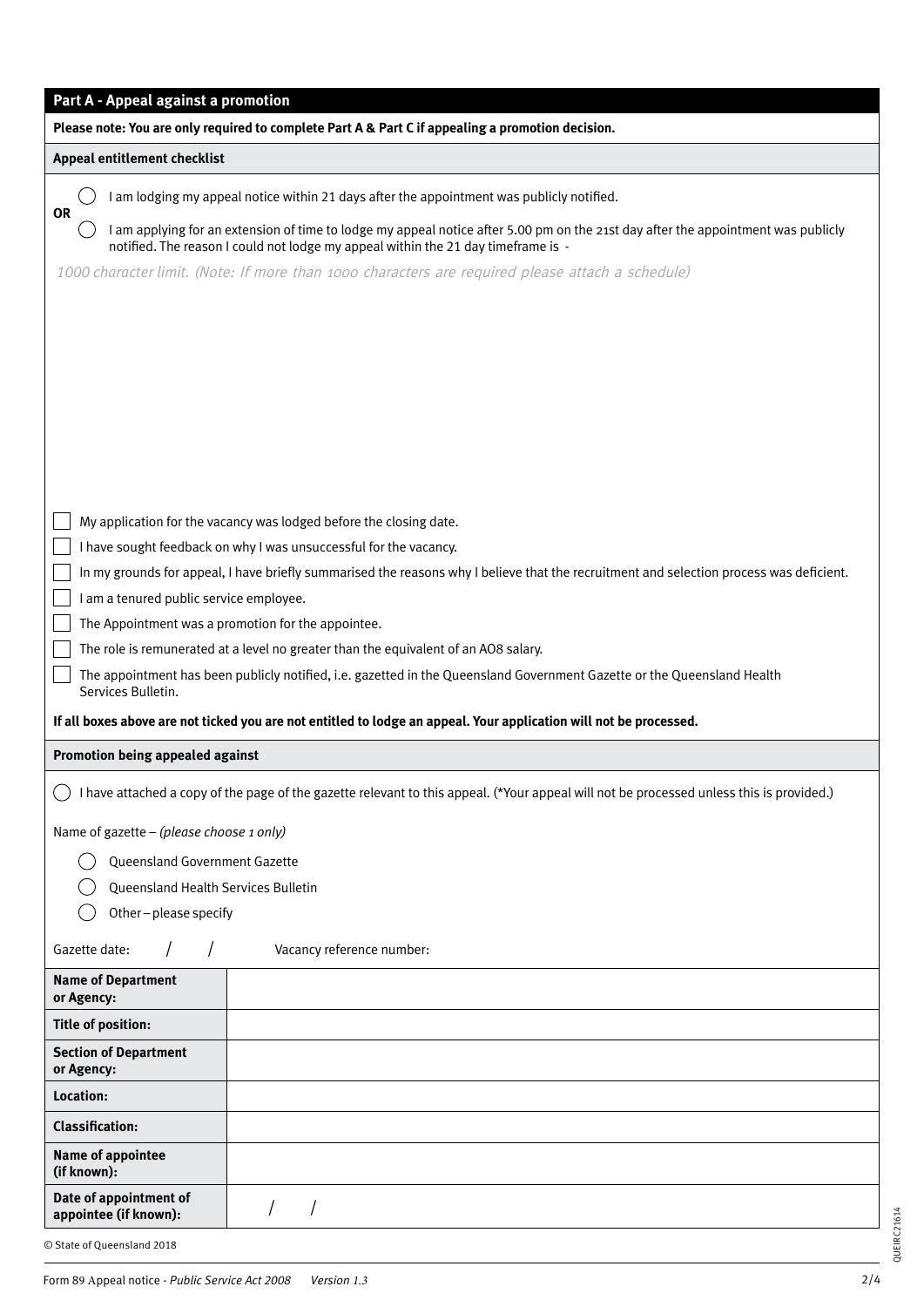| Part B - Appeal against one of the following decisions                                                                                                                                                                                                                                                                                                                                                                                                                                                                                                                                                                                                                                                                                                                                                                                                                                                                                                                                                                                                                                                                                                                                                                                                                                                                                                             |  |  |  |  |
|--------------------------------------------------------------------------------------------------------------------------------------------------------------------------------------------------------------------------------------------------------------------------------------------------------------------------------------------------------------------------------------------------------------------------------------------------------------------------------------------------------------------------------------------------------------------------------------------------------------------------------------------------------------------------------------------------------------------------------------------------------------------------------------------------------------------------------------------------------------------------------------------------------------------------------------------------------------------------------------------------------------------------------------------------------------------------------------------------------------------------------------------------------------------------------------------------------------------------------------------------------------------------------------------------------------------------------------------------------------------|--|--|--|--|
| Please note: You are only required to complete Part B & Part C if appealing a decision other than a promotion decision.                                                                                                                                                                                                                                                                                                                                                                                                                                                                                                                                                                                                                                                                                                                                                                                                                                                                                                                                                                                                                                                                                                                                                                                                                                            |  |  |  |  |
| Type of decision being appealed:                                                                                                                                                                                                                                                                                                                                                                                                                                                                                                                                                                                                                                                                                                                                                                                                                                                                                                                                                                                                                                                                                                                                                                                                                                                                                                                                   |  |  |  |  |
| Please choose one box only                                                                                                                                                                                                                                                                                                                                                                                                                                                                                                                                                                                                                                                                                                                                                                                                                                                                                                                                                                                                                                                                                                                                                                                                                                                                                                                                         |  |  |  |  |
| I am appealing a current discipline decision. Date discipline decision takes effect:<br>I am appealing a disciplinary declaration made in relation to my former employment with a Department/Agency. Date discipline<br>decision takes effect:<br>I am appealing a decision to transfer me and I have used my employer's individual employee grievances process before<br>lodging this appeal. Date transfer takes effect:<br>I am appealing a conversion decision made under s149B or s149C. Date current contract expires<br>I am appealing a decision about suspension without pay<br>I am appealing a fair treatment decision and I have used my employer's individual employee grievances process before<br>lodging this appeal.<br>I am appealing a fair treatment decision and I am not required to use my employer's individual employee grievances process before<br>lodging this appeal against a disciplinary finding.<br>I am appealing a decision made under s88IA about rectifying a procedural defect in a work performance matter<br>I am appealing a decision made (or failed to be made) under a directive issued in accordance with s53, s54 or s54A of the Public<br>Service Act 2008 which allows me to appeal. I have used my employer's individual employee grievances process before lodging this<br>appeal. Please provide the directive: |  |  |  |  |
| I am appealing a decision made under another Act which allows me to appeal.<br>Please provide the name of the Act:                                                                                                                                                                                                                                                                                                                                                                                                                                                                                                                                                                                                                                                                                                                                                                                                                                                                                                                                                                                                                                                                                                                                                                                                                                                 |  |  |  |  |
| <b>Appeal Entitlement Checklist</b>                                                                                                                                                                                                                                                                                                                                                                                                                                                                                                                                                                                                                                                                                                                                                                                                                                                                                                                                                                                                                                                                                                                                                                                                                                                                                                                                |  |  |  |  |
| <b>Employment status:</b><br>I am a permanent public service employee and my appeal falls within one of the categories above<br><b>OR</b><br>I am a fixed term temporary public service employee and my appeal falls within one of the categories above<br><b>OR</b><br>I am a casual public service employee and my appeal falls within one of the categories above<br><b>OR</b><br>I am a former public service employee who is appealing a disciplinary declaration made by a former Department/Agency                                                                                                                                                                                                                                                                                                                                                                                                                                                                                                                                                                                                                                                                                                                                                                                                                                                          |  |  |  |  |
| The decision being appealed:                                                                                                                                                                                                                                                                                                                                                                                                                                                                                                                                                                                                                                                                                                                                                                                                                                                                                                                                                                                                                                                                                                                                                                                                                                                                                                                                       |  |  |  |  |
| I have attached a copy of the decision I am appealing. (Your appeal will not be processed unless a copy of the decision is provided<br>with this Appeal Notice) The date I received the Agency's decision is:<br>I am lodging my appeal notice within 21 days after I was given the decision (for fair treatment decisions, the relevant decision<br>is the employer's employee complaints management decision)<br><b>OR</b><br>I am applying for an extension of time to lodge my appeal notice after 5.00 pm on the 21st day after I was given the decision.<br>The reason I could not lodge my appeal within the 21 day time frame is:<br>1000 character limit. (Note: If more than 1000 characters are required please attach a schedule)                                                                                                                                                                                                                                                                                                                                                                                                                                                                                                                                                                                                                      |  |  |  |  |
|                                                                                                                                                                                                                                                                                                                                                                                                                                                                                                                                                                                                                                                                                                                                                                                                                                                                                                                                                                                                                                                                                                                                                                                                                                                                                                                                                                    |  |  |  |  |

QUEIRC21614

QUEIRC21614